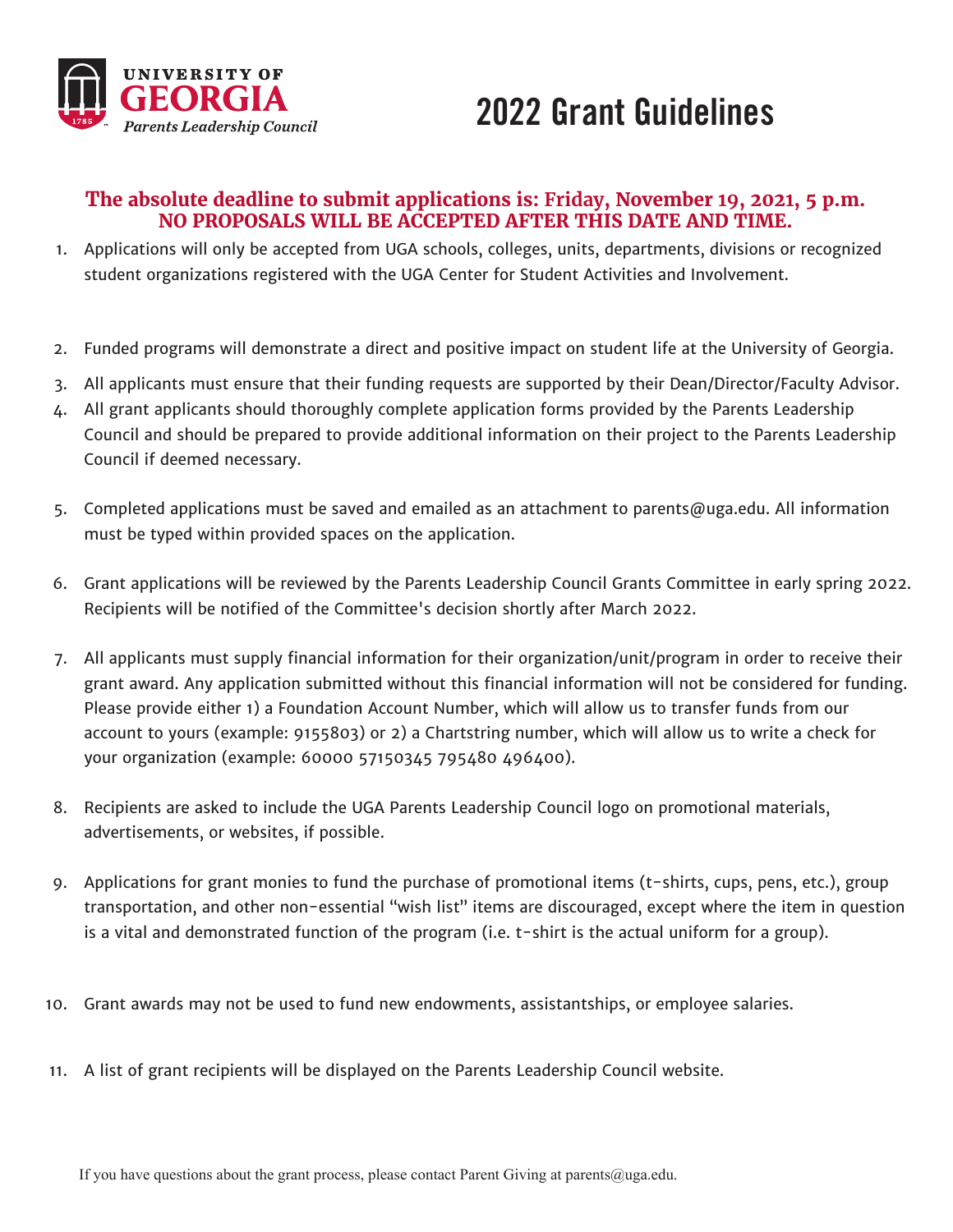

# 2021 Grant Application

Contact Person(s): *(Please list any additional contacts at the bottom of this page)*

| Name:  | Title: |
|--------|--------|
| Email: | Phone: |
|        |        |
| Name:  | Title: |
| Email: | Phone: |
|        |        |

If Student Organization, are you currently registered with the Center for Student Activities and Involvement?  $\Box$  Yes  $\Box$  No

If UGA Faculty/Staff, is this grant request a funding priority supported by the Dean or Academic Unit Director?  $Yes$   $No$ 

Please list approving Dean/Director: :

# UGA Parents Leadership Council

The UGA Parents Leadership Council (PLC) strives to enrich the college experience for both parents and their students. In an effort to assist with funding challenges or opportunities for schools/colleges, departments, divisions and undergraduate students at the University of Georgia, the PLC created the Grants Program. In 2020, the Parents Council Grant Fund awarded 64 grants totaling over \$700,000.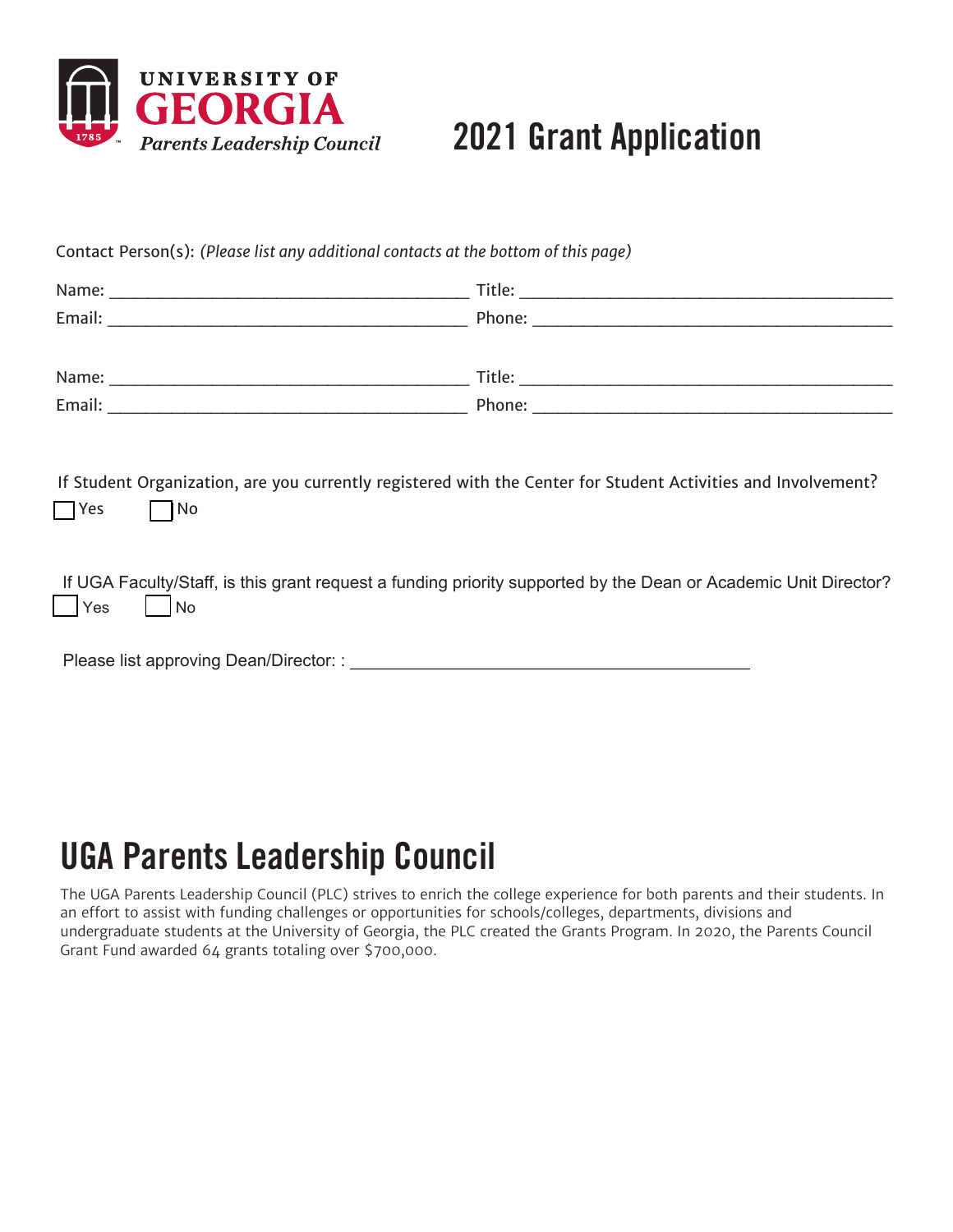| Project / Program Title:                                                                           |
|----------------------------------------------------------------------------------------------------|
| School / College or Organization:                                                                  |
|                                                                                                    |
| $D_{\text{break}}$ $\mu_{\text{sub}}$ , $d_{\text{max}}$ and $d_{\text{max}}$ following (DEOUDED). |

| Please provide one of the following (REQUIRED):    |  |
|----------------------------------------------------|--|
| Foundation Account Number (used for fund transfer) |  |
| UGA Chartstring Number (to receive a check)        |  |

Project Description - Include Program Goals & Objectives (200 words or less):

Undergraduate Student Need(s) Addressed (200 words or less):

Why are PLC Grant funds needed?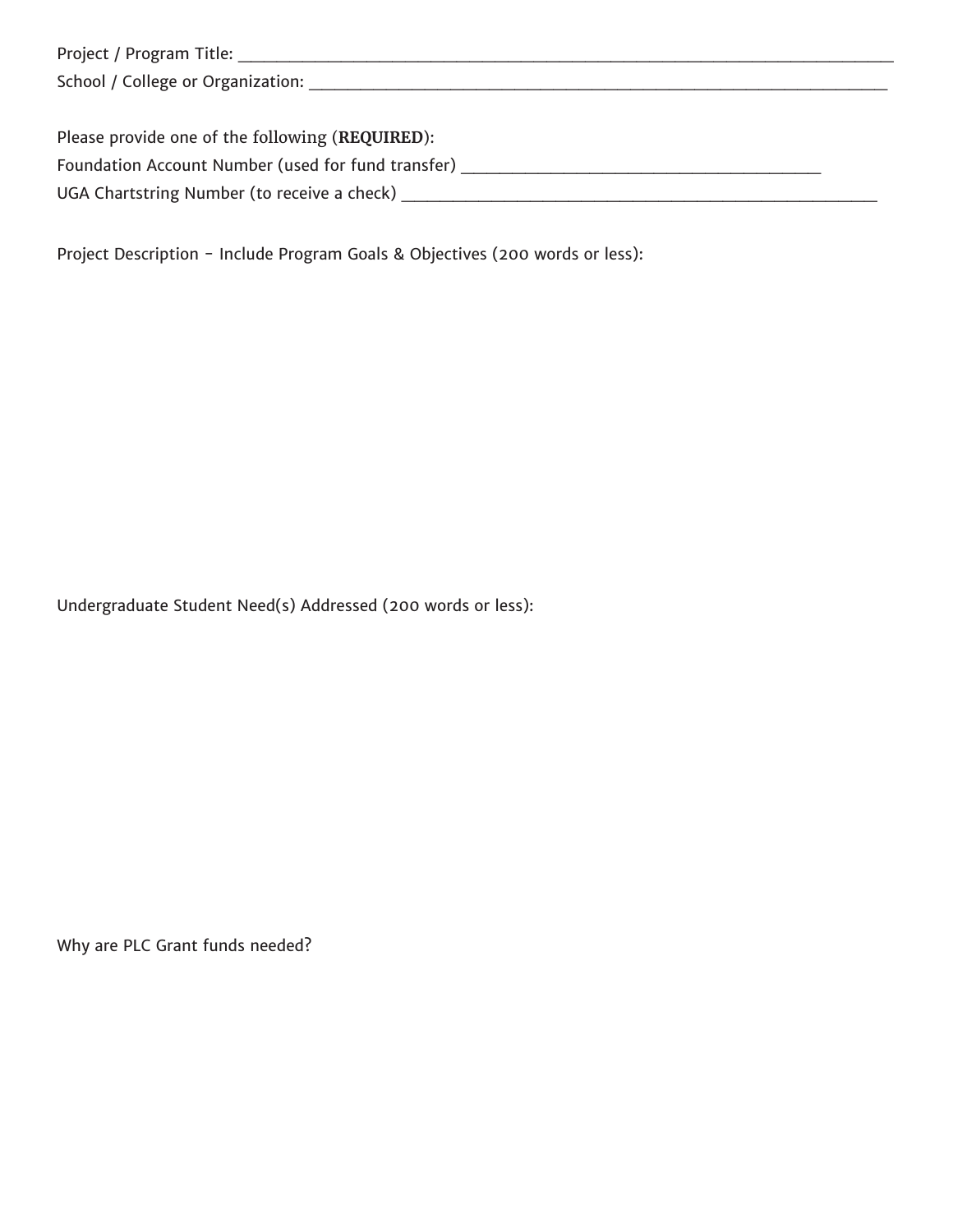Amount Requested: \_\_\_\_\_\_\_\_\_\_\_\_\_\_\_\_\_\_\_\_\_\_\_\_\_\_\_\_\_\_\_\_

Estimated # of UGA Students Served: \_\_\_\_\_\_\_\_\_\_\_\_\_\_\_\_\_\_\_\_\_\_\_

% of Total Budget: \_\_\_\_\_\_\_\_\_\_\_\_\_\_\_\_\_\_\_\_\_\_\_\_\_\_\_\_\_\_\_\_\_\_

| <b>PRIOR FUNDING - LAST 5 YEARS *</b> |                          |                          |  |  |  |
|---------------------------------------|--------------------------|--------------------------|--|--|--|
| YEAR                                  | <b>AMT. REQUESTED \$</b> | <b>PLC GRANT AMT. \$</b> |  |  |  |
|                                       |                          |                          |  |  |  |
|                                       |                          |                          |  |  |  |
|                                       |                          |                          |  |  |  |
|                                       |                          |                          |  |  |  |
|                                       |                          |                          |  |  |  |

\* If received prior funding, please include the dates, amounts, and a summary of how the grant monies were used and the specific impact this funding had on your program. (200 words or less)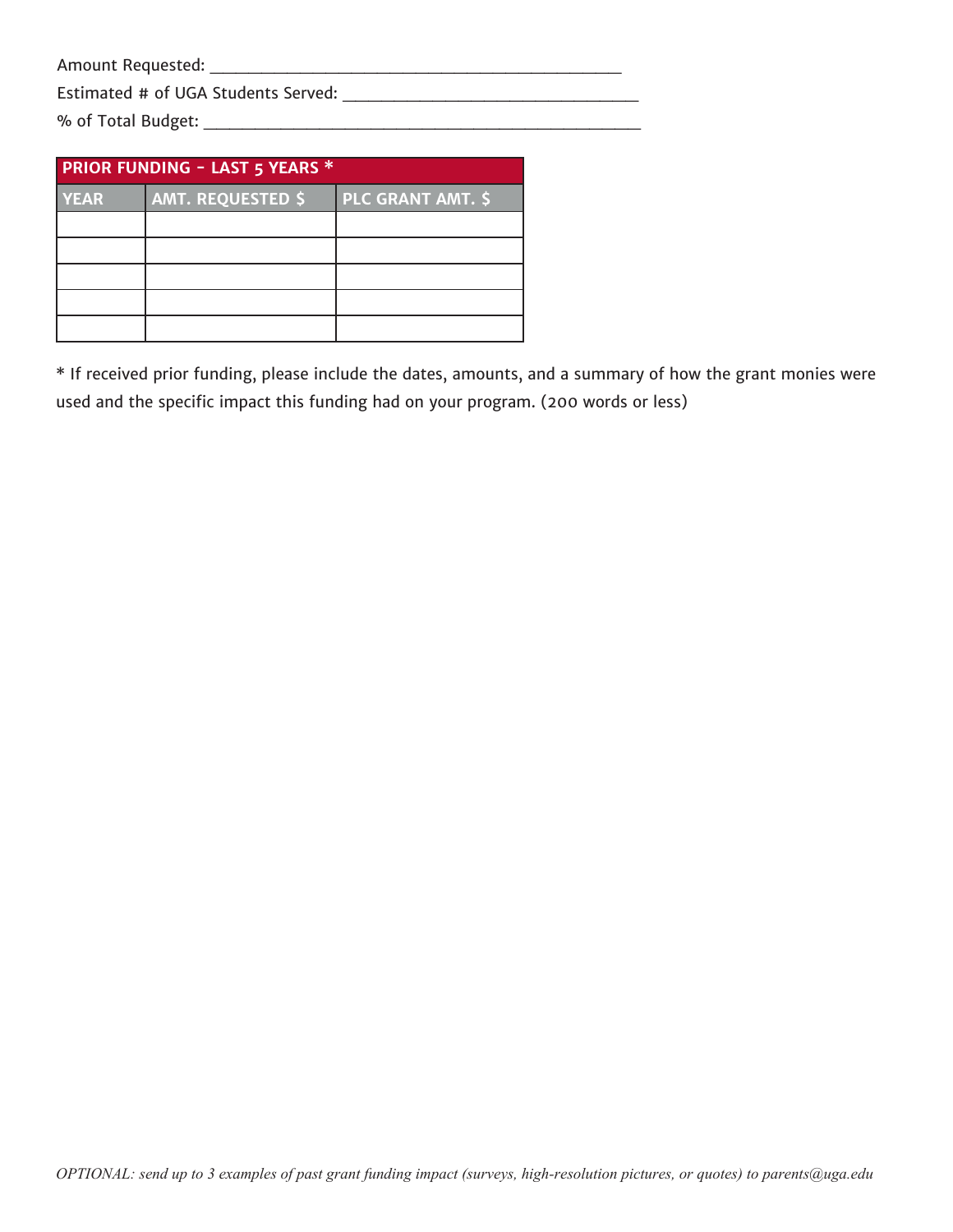If received funding in 2020 or 2021, how did you adjust the use of your Parents Leadership Council grant funds in response to the pandemic?